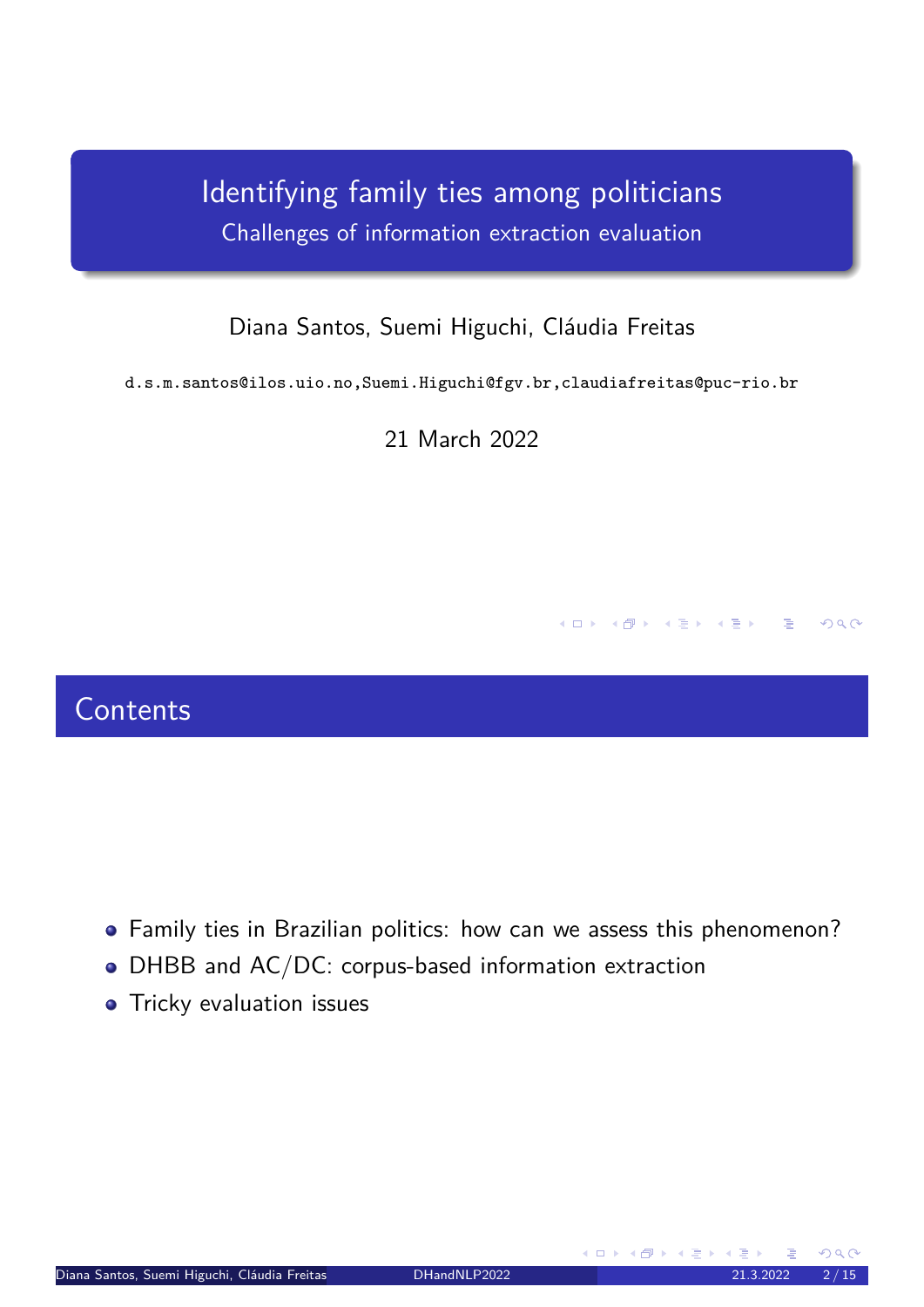- something that is common around the world (the Kennedys...)
- but considered by some as specially prevalent in Brazil
- **o** several previous studies
	- Conniff (2003,2006)
	- Oliveira et al. (2017)
	- Schoenster (2014)
	- Higuchi (2021), Higuchi et al. (2019, 2022)

In this presentation we are looking more closely at the work which used DHBB to assess this

Diana Santos, Suemi Higuchi, Cláudia Freitas (UiO) DHandNLP2022 21.3.2022 21.3.2022 3/15

# Dicionário Histórico-Biográfico Brasileiro

- Resource: Dicionário Histórico-Biográfico Brasileiro (DHBB);
- Biographical and thematic entries;  $\bullet$
- Domain: Contemporary political history of Brazil (1930-);  $\bullet$
- A reference work for historians, political scientists, journalists, etc.

<span id="page-1-0"></span>

◆ロト→ 伊ト→ 君ト→ 君トー

G.

 $2Q$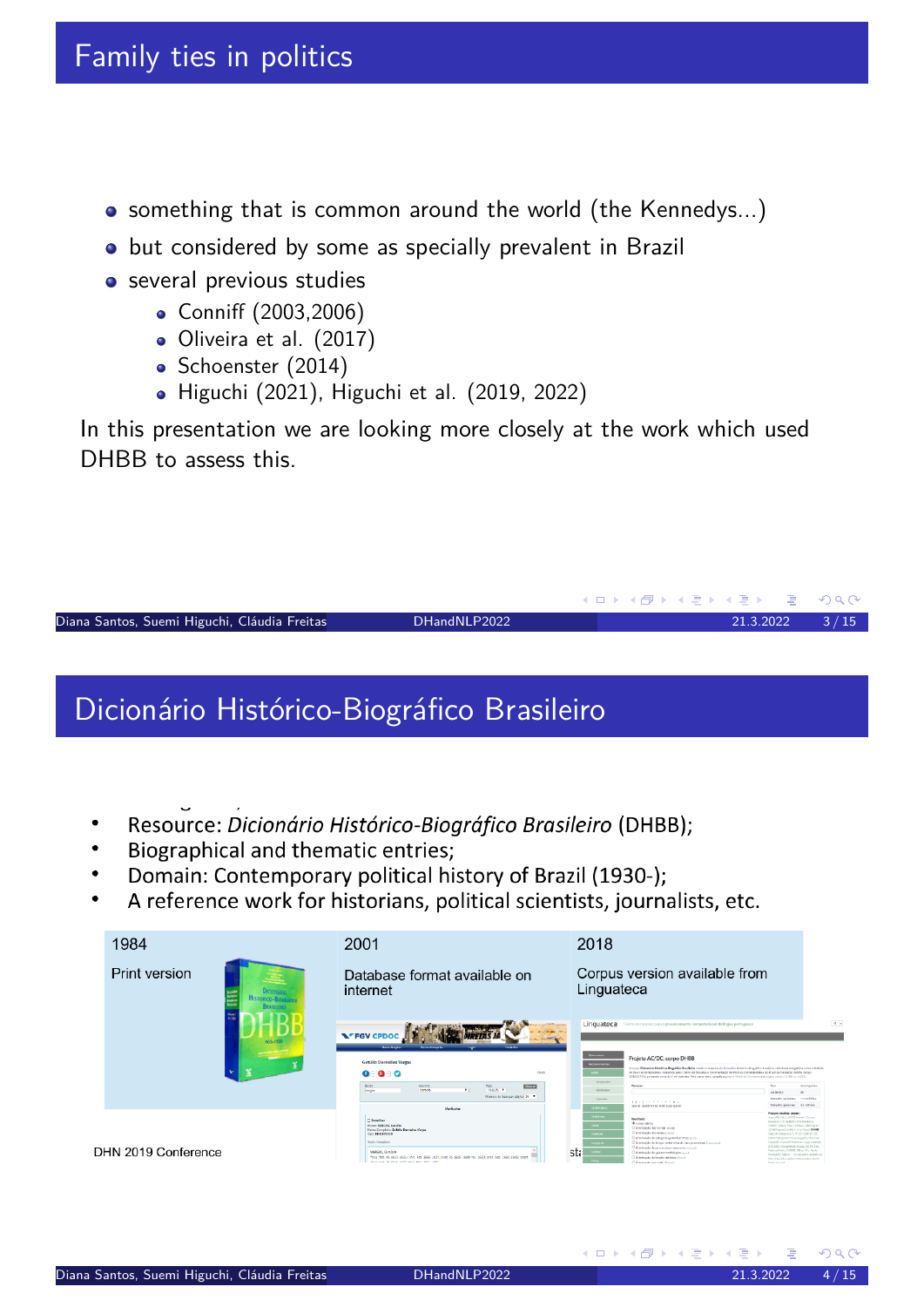# DHBB in AC/DC

Follow this model of corpus-based Digital Humanities:



# DHBB as a corpus of encyclopedic entries

<span id="page-2-0"></span>In addition to all other syntactic and semantic information that AC/DC corpora are endowed with, DHBB features

- Kind of entry (biographical or event)
- **•** Gender of the biographee
- Family relationships (DHBB's contribution to the AC/DC "family")
- **•** Grounding of politicians
- Marking "cargos" (political roles)
- (planned) Professions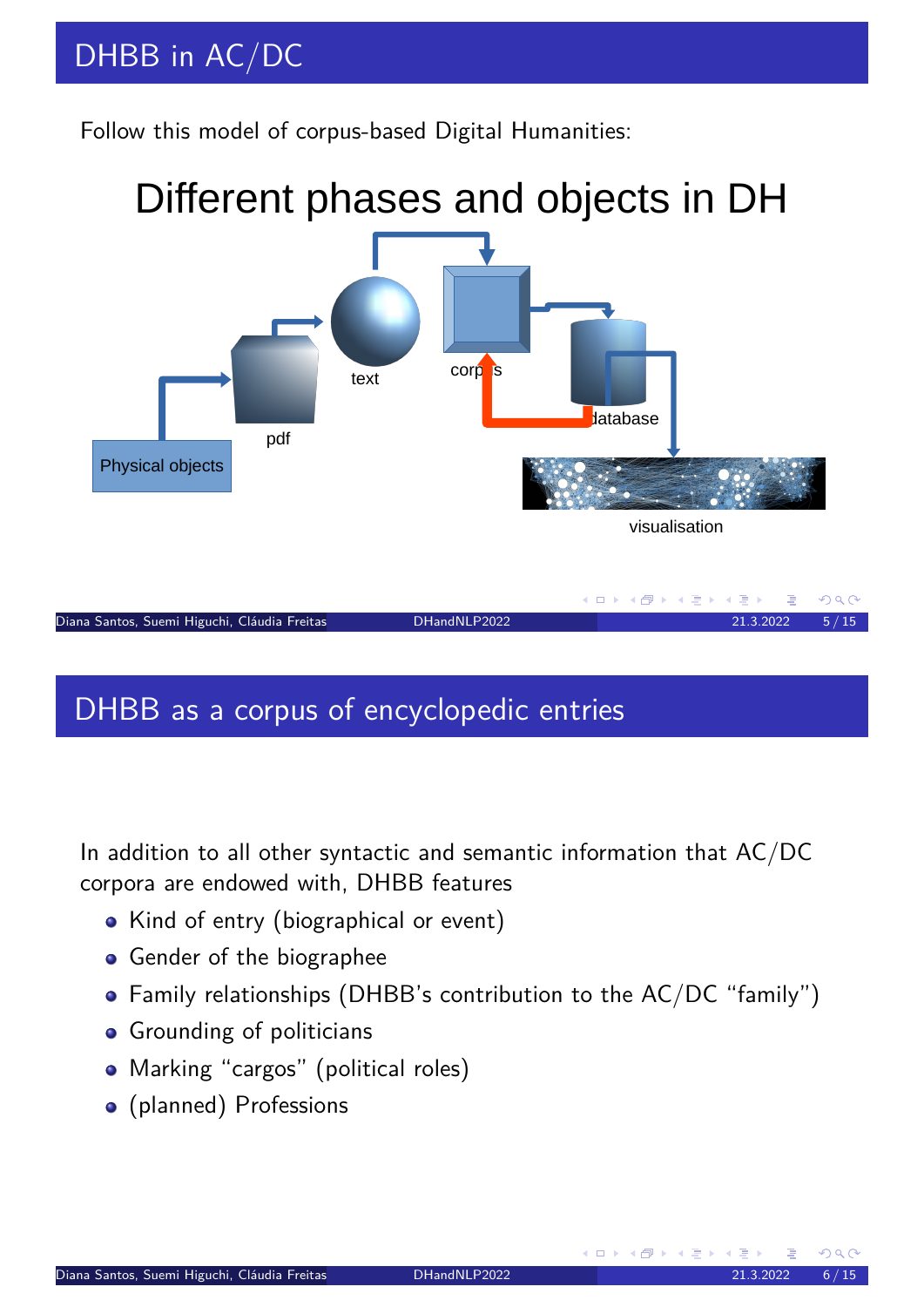How to extract (and then later add to the corpus) the family information among politicians?

- **•** family relations: relatively trivial
- among politicians: what is a politician?
- what is the information about the politicians we want?

And, after extraction, how much is much?



<span id="page-3-0"></span>We formalized five different levels for evaluation of information extraction of family ties.

- **1** did the patterns find valid family relations?
- 2 did the patterns find family relations between politicians?
- <sup>3</sup> did the patterns find family relations between politicians which were possible to identify in DHBB?
- 4 did the patterns extract family relations between politicians?
- **5** did the patterns extract family relations between politicians which were possible to identify in the DHBB?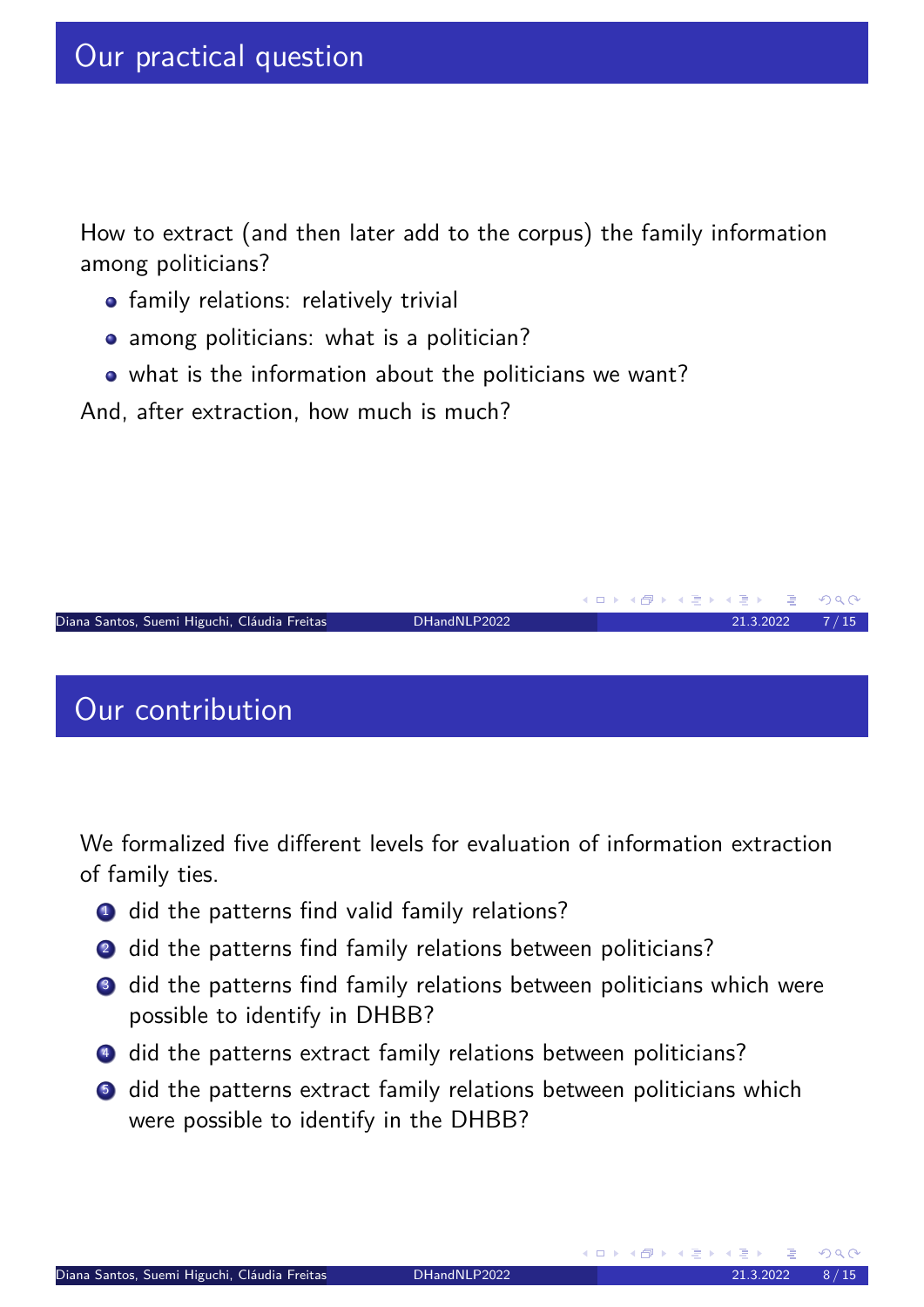#### Did the patterns find valid family relations?

YES: **Seu pai foi agricultor** familiar na região de Rolândia

NO: Em novembro, a comissão central da CNBB publicou um manifesto em que, ao mesmo tempo que condenava a subversão, solidarizava-se com «**nossos irmãos bispos**, padres e leigos, no momento em que são vítimas da incompreensão e da injustiça no cumprimento de um trabalho apostólico autêntico» .

Precision: .985



#### Did the patterns find family relations between politicians?

<span id="page-4-0"></span>YES: **Seu pai foi deputado** federal por Rondônia de 1991 a 1995 .

NO: Foi casado com Maria Leonor de Castro Bastos desde janeiro de 1966, com quem teve **uma filha, Marcela Bastos**, além de 2 netos .

Precision: .605 .765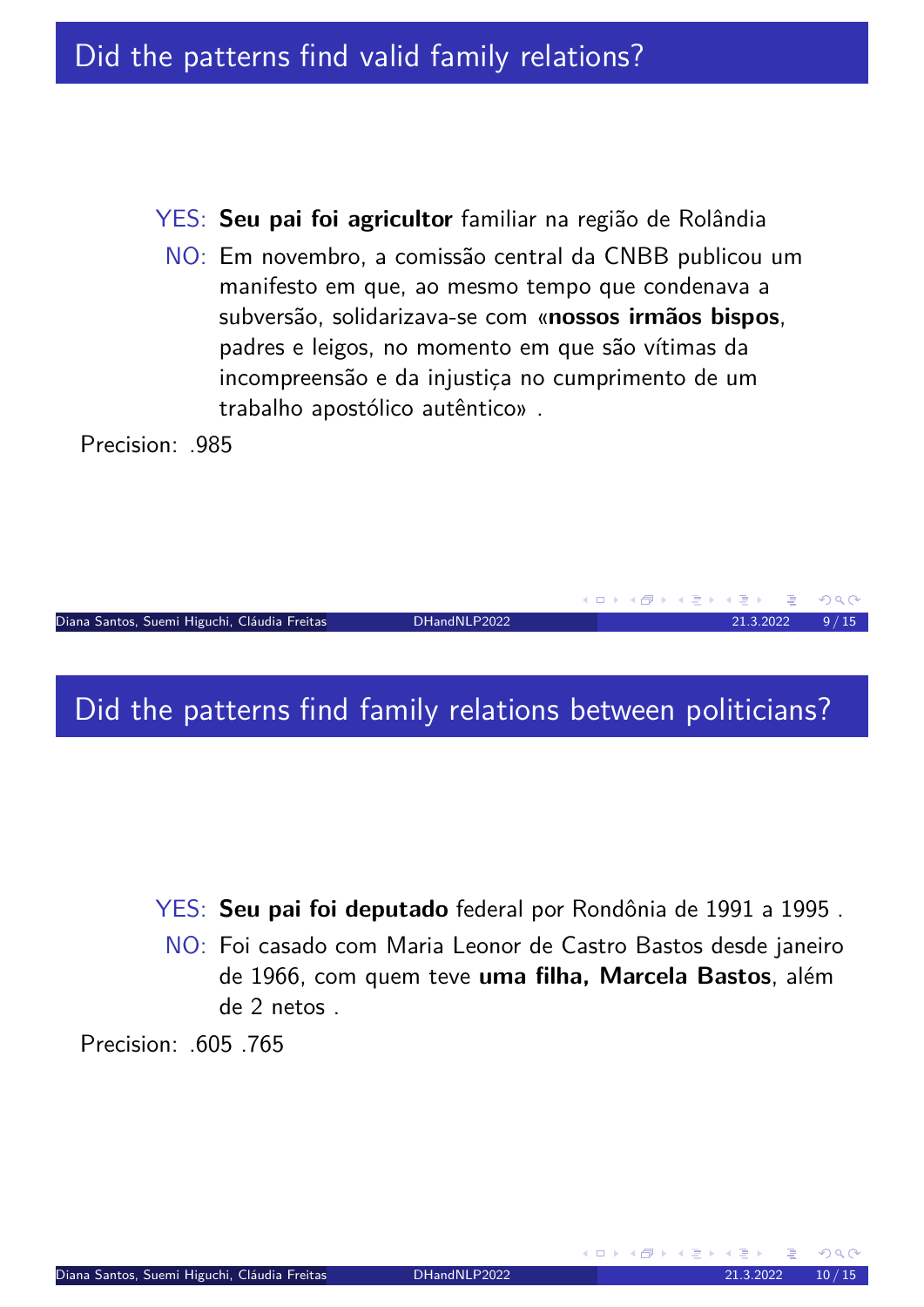## Did the patterns find family relations between politicians which were possible to identify in DHBB?

- YES: Com a redemocratização do país em 1945, enquanto os Ramos foram para o Partido Social Democrático (PSD) , os Konder participaram da organização da União Democrática Nacional (UDN) , cuja **seção estadual Irineu, pai de Jorge Bornhausen**, viria a presidir por mais de uma vez .
- NO: Durante os trabalhos da CPI, Frota Aguiar interrogou como testemunha **Lutero Vargas, filho do chefe** da nação e presidente da seção carioca do PTB .

Precision: .595 .765

Diana Santos, Suemi Higuchi, Cláudia Freitas (UiO) DHandNLP2022 21.3.2021 11/15

Did the patterns extract family relations between politicians?

<span id="page-5-0"></span>Now we are looking just at the patterns, not at the whole sentence.

- YES: **Sua mãe foi deputada** federal, também pelo Maranhão.
- NO: **Seu pai foi líder** político e prefeito de sua cidade natal em 1955 .

Precision: 405 705

**K ロ ▶ K 御 ▶ K 君 ▶ K 君 ▶**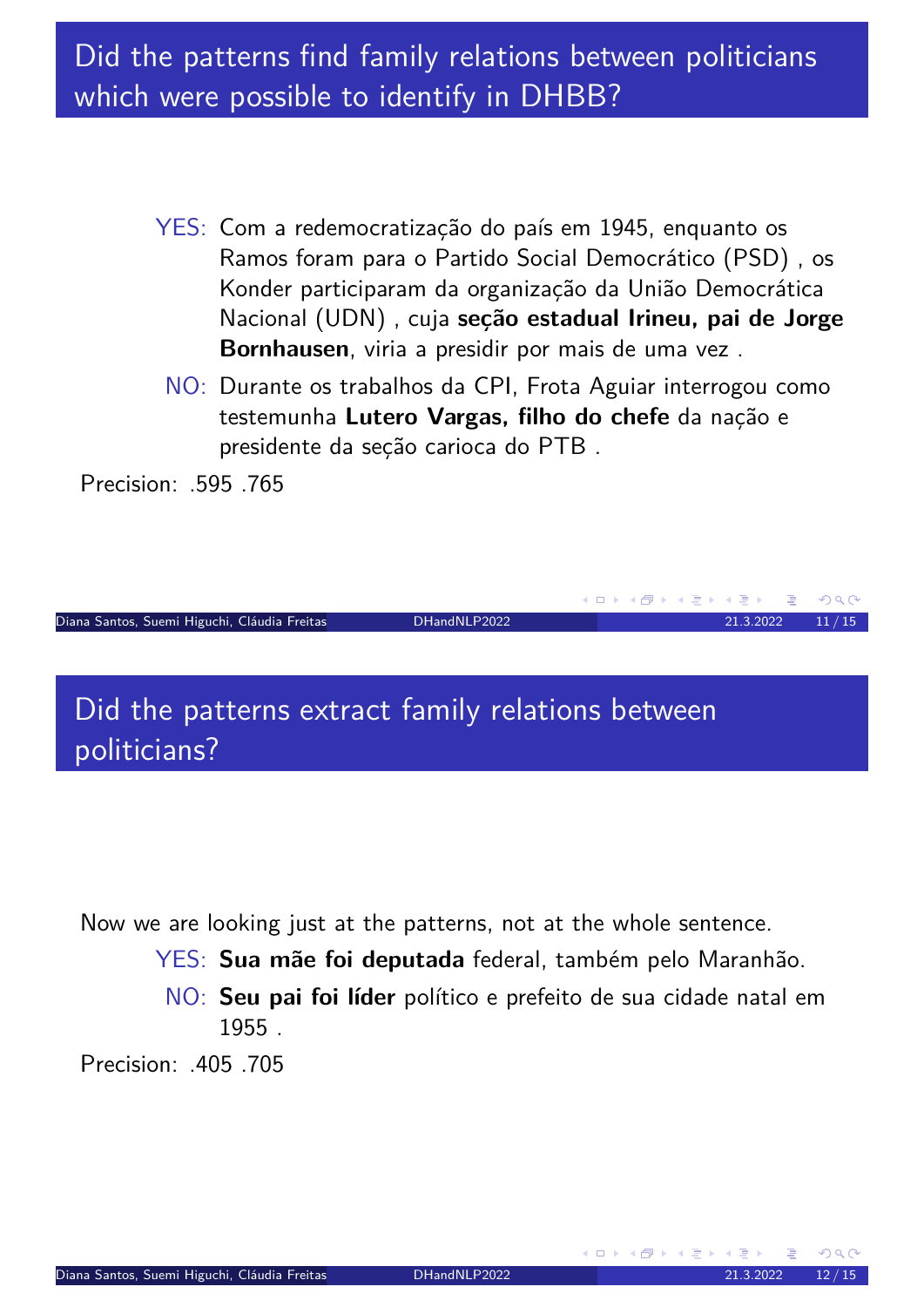## Did the patterns extract family relations between politicians which were possible to identify in the DHBB?

- YES: Entre seus familiares, encontravam-se seu primo Mauro Borges, deputado federal e governador de Goiás, e **seu tio, Pedro Ludovico Teixeira**, que foi integrante da Aliança Liberal e participou da Revolução de 1930, passando, a partir de então, a exercer um domínio político no estado de Goiás que durou quase 40 anos: como interventor (1930-1935; 1937-1945) , governador (1935-1937; 1951-1954) , constituinte (1946) e senador (1946-1951; 1955-1969) .
	- NO: **Seus dois irmãos atuaram na política**: José Silveira, como deputado federal pelo Paraná de 1959 a 1963, e Roberto Silveira, como governador do estado do Rio de Janeiro de 1959 a 1961 .

Precision: .375 .690

Diana Santos, Suemi Higuchi, Cláudia Freitas (UiO) DHandNLP2022 21.3.2022 13/15

Further examples

<span id="page-6-0"></span>Of course, not all cases of possessives refer to the biographee:

SIM SIM SIM NÃO NÃO Um dos casos que analisou e que se chocou diretamente com o governo de Rosinha Garotinho, que contava com **seu marido, o ex-governador Anthony Garotinho**, como Secretário de Segurança, foi a morte do comerciante chinês Chan Kim Chang .

K ロ ▶ K @ ▶ K 경 ▶ K 경 ▶ │ 경

 $OQ$